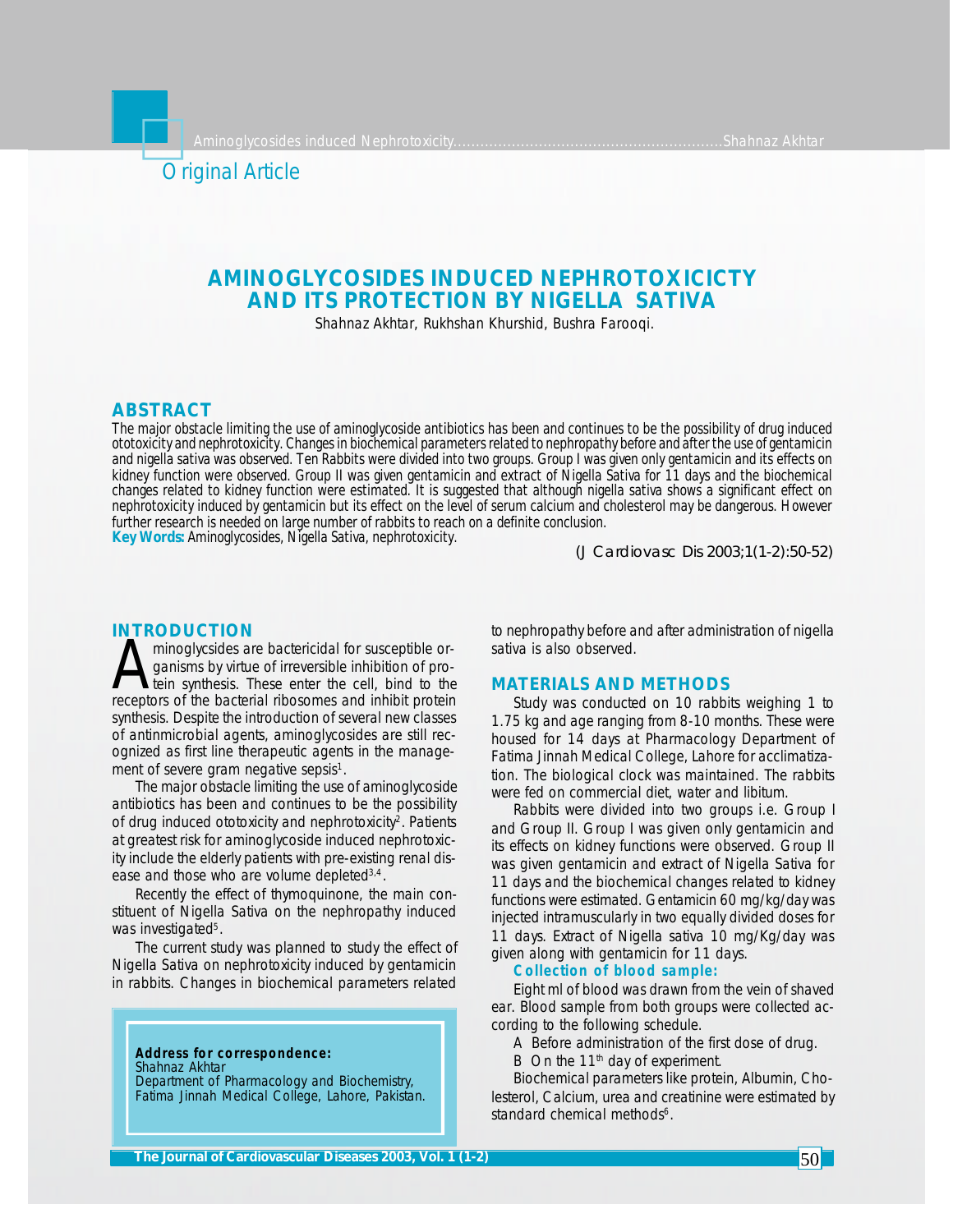| <b>Biochemical</b><br>Parameters  | <b>Before</b><br>administration<br>of gentamicin<br>$(0 \text{ days})$ | After gentamicin<br>$(11 \text{ days})$ |
|-----------------------------------|------------------------------------------------------------------------|-----------------------------------------|
| <b>Blood Urea</b><br>$(mg\%)$     | $40.5 + 2.5$                                                           | $68 + 3.9$                              |
| Serum<br>Creatinine<br>$(mg\%)$   | $0.95 \pm 0.02$                                                        | $1.2 \pm 0.03$                          |
| <b>Serum Proteins</b><br>$(gm\%)$ | $6.7 \pm 0.9$                                                          | $5.4 \pm 0.85$                          |
| Serum<br>Albumin<br>$(gm\%)$      | $4.3 \pm 0.21$                                                         | $3.0+0.22$                              |
| Serum Calcium<br>$(mg\%)$         | $6.9 \pm 0.98$                                                         | $9.7 \pm 1.00$                          |
| Serum<br>Cholesterol<br>$(mg\%)$  | $155 \pm 10.5$                                                         | $33 + 4.5$                              |

#### **Table 1: Variation in biochemical parameters in group I of rabbits**

**Table 2: Variation in biochemical parameters in group II of rabbits before and after administration of gentamicin+Nigella Sativa**

| Biochemical          | Before administration | After gentamicin+ Nigella Sativa |
|----------------------|-----------------------|----------------------------------|
|                      |                       |                                  |
| Parameters           | of drug               | $(11 \text{ days})$              |
|                      | $(0 \text{ days})$    |                                  |
| Blood Urea (mg%)     | $37.8 \pm 0.98$       | $32.4 \pm 1.20$                  |
| Serum Creatinine     | $1.0 \pm 0.03$        | $0.8 + 0.02$                     |
| (mg%)                |                       |                                  |
| Serum Proteins (gm%) | $5.9 \pm 1.02$        | $6.3 \pm 1.00$                   |
| Serum Albumin        | $3.8 \pm 0.2$         | $4.0 \pm 0.15$                   |
| $(gm\%)$             |                       |                                  |
| Serum Calcium (mg%)  | $8.1 \pm 0.85$        | $10.2 \pm 0.91$                  |
| Serum Cholesterol    | $217 \pm 11.21$       | $54 \pm 8.50$                    |
| (mg%)                |                       |                                  |

## **RESULTS**

Blood samples were taken from group I of rabbits before administration and then 11 days after the administration of gentamicin. A variation in biochemical parameters was observed. Level of serum proteins, albumin and cholesterol were decreased after the administration of gentamicin but significant difference was only observed in case of cholesterol when compared with the level of cholesterol before the administration of gentamicin. On the other hand the level of blood urea, serum creatinine and serum calcium was increased, but significant difference was only observed in case of serum calcium when compared with the level of calcium before the administration of gentamicin. (Table 1).

In group II of rabbits, gentamicin along with Nigella

Sativa was given for 11 days and biochemical parameters were estimated at 0 and 11 days. Level of blood urea, serum creatinine and cholesterol were decreased after the administration of gentamicin and Nigella Sativa (at the  $11<sup>th</sup>$  day of administration) but significant difference was only observed in case of serum cholesterol. On the other hand the level of serum protein and serum calcium were non-significantly increased, whereas the level of serum albumin remained the same (Table 2).

## **DISCUSSION**

Progression of tubular dysfunction results from accumulation of high concentration of antibiotics in renal parenchyma due to tubular filtration and secretion of drug by tubular epithelial cells<sup>7</sup>.

It was observed that gentamicin administration causes a decreased level of serum proteins, albumin and cholesterol. The current study is confirmed by Wilson SE<sup>3</sup> who also observed a disturbed level of protein. He concluded that altered metabolism of proteins and amino acids is due to altered activity of aminotransferase activity that may be one of the factors of nephrosis. In the present study a decreased level of cholesterol was calculated. The current study is in contrast to a report of Steyer E et al  $8$  who observed that in kidney dysfunction there is an increased level of cholesterol due to a decreased activity of LCAT. Due to deficiency of this enzyme the free cholesterol is not converted into esterified cholesterol.

Level of blood urea, serum creatinine and serum calcium were increased due to gentamicin. A number of studies confirmed these findings Potapova AV et al<sup>7</sup> and Levin ML<sup>9</sup>. These studies reported that the kidneys are the primary site of aminoglycoside (gentamicin) clearance: any factor that permits renal parenchymal accumulation increases the risk of aminoglycoside nephrotoxicity that may increase the level of blood urea and serum creatinine.

 A study by Ascencio C et al 4 also confirmed our findings and showed an increased level of serum calcium. They reported that increased calcium inhibits hormone stimulated cAMP level that may effect on cellular process going on in cells.

Effect of Nigella Sativa on nephrotoxicity induced by gentamicin was also studied. In group II of rabbits, gentamicin along with Nigella Sativa was given for 11 days and biochemical parameters were estimated at 0 and 11 days. Level of blood urea, serum creatinine and cholesterol were decreased after the administration of gentamicin and Nigella Sativa (at the  $11<sup>th</sup>$  day of administration). The current study is confirmed by Badary OA et al<sup>5</sup> who stated that the kidney functions become normal due to thymoquinone. Another study by AL-Tahir KE<sup>10</sup> reported